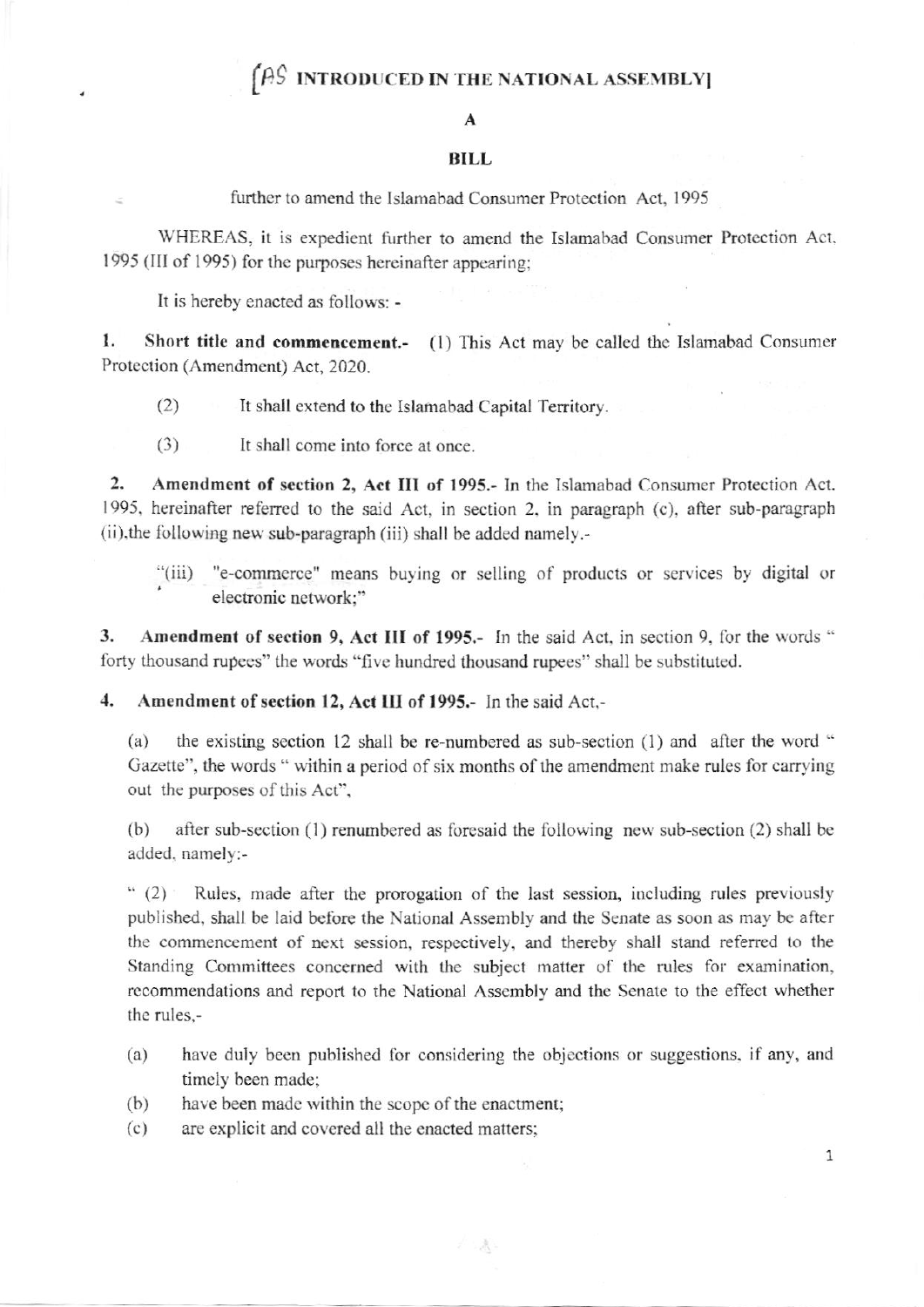$(d)$ relate to any taxation;

壁中登山百一幅

P. G

- $(e)$ bar the jurisdiction of any Court;
- give retrospective effect to any provision thereof;  $(f)$
- impose any punishment; and  $(g)$
- $(h)$ made provision for exercise of any unusual power.".

### STATEMENT OF OBJECTS AND REASONS

By adopting new technologies in day to day life few problems also surface which put negative effect on the market and consumers. Most of the people faced problem when they bought something while adopting new technology and there is no mechanism to curb or bring those activities before any regulator courts. It is therefore essential to amend the aforesaid act by extending complete jurisdiction to consumer related problem to authority /courts etc. and to regulate the business and make the right of every one secure and to compensate the one who suffers.

 $Sd$ <sup>-</sup>

**SYLD AGHA RAFILLELAN ABDUL QADIR PATEL** JAM-ABDUL KARIM BIJAR **Members, National Assembly** 

 $\frac{1}{2}$  ,  $\frac{1}{2}$  ,  $\frac{1}{2}$  ,  $\frac{1}{2}$ 

 $\overline{2}$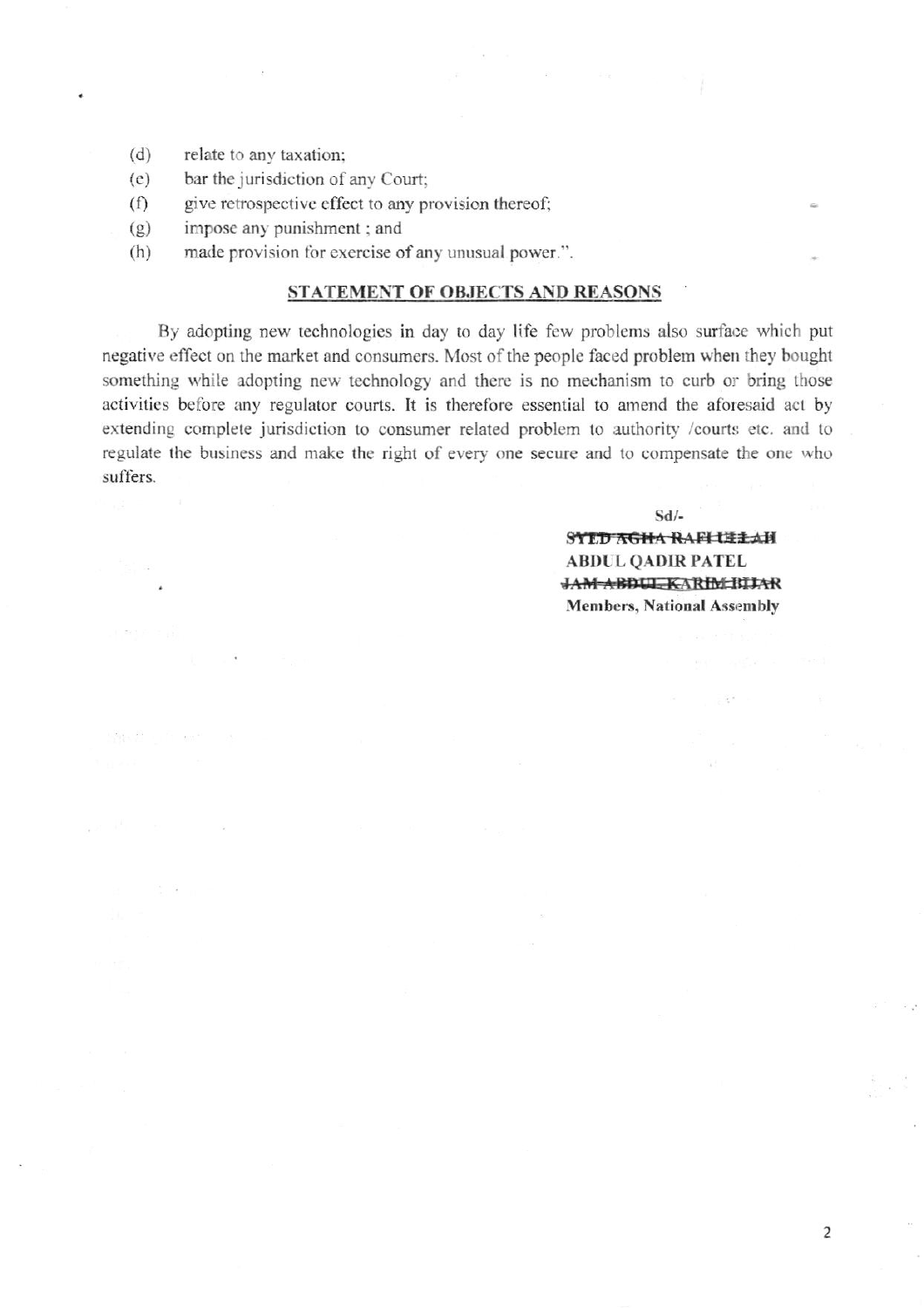- کسی عد الت کے دائرہ کار کو ختم کرنا؛  $\left( \begin{matrix} \cdot \\ \cdot \end{matrix} \right)$ 
	- گىي د فعه كومۇشبە ماضى كرنا؛  $\ddot{\omega}$ 
		- كوئي سزاعا تدكرنا؛ نيز  $\circ$
- کسی غیر معمولی اختیار کے لئے تصر تج دعنع کرنا۔  $(2)$

# بيإن اغراض ووجوه

روز مرہ کی زندگی میں نئی میکنالوجی کواختیار کرنے سے بھی کچھ مسائل کا سامناہو تاہے جس سے صافین اور مار کیٹ پر منفی اثر یژ تاہے۔ کٹی افراد کونٹی ٹیکنالوجی کے اختیار کرنے سے کوئی چیز خریدتے وقت مسائل کاسامنا کرناپڑاہے اور اس کی روک تھام پاان کی سر گرمیوں کو کسی ریگولیٹر کورٹس میں پیش کرنے کا کوئی میکنیزم موجود نہیں ہے۔اس لئے یہ ضروری ہے کہ مذکورہ ایکٹ میں ترمیم کرتے ہوئے صارفین سے متعلق مسائل کے دائرہ کار کو کسی اتھار ٹی رکورٹس وغیر ہ تک وسعت دی جائے،اور کاروبار کو ریگولیٹ کیا جائے،ہر کسی کے حق کی حفاظت کی جائے اور مشکلات کے شکار افراد کے مسائل کو حل کیاجائے۔

دىتخط/پە <del>سيد آغاد فيح الله</del> عيدالقادر پٺيل سيلبو بالكريم يباير اراكىين، قومى اسىبلى \_